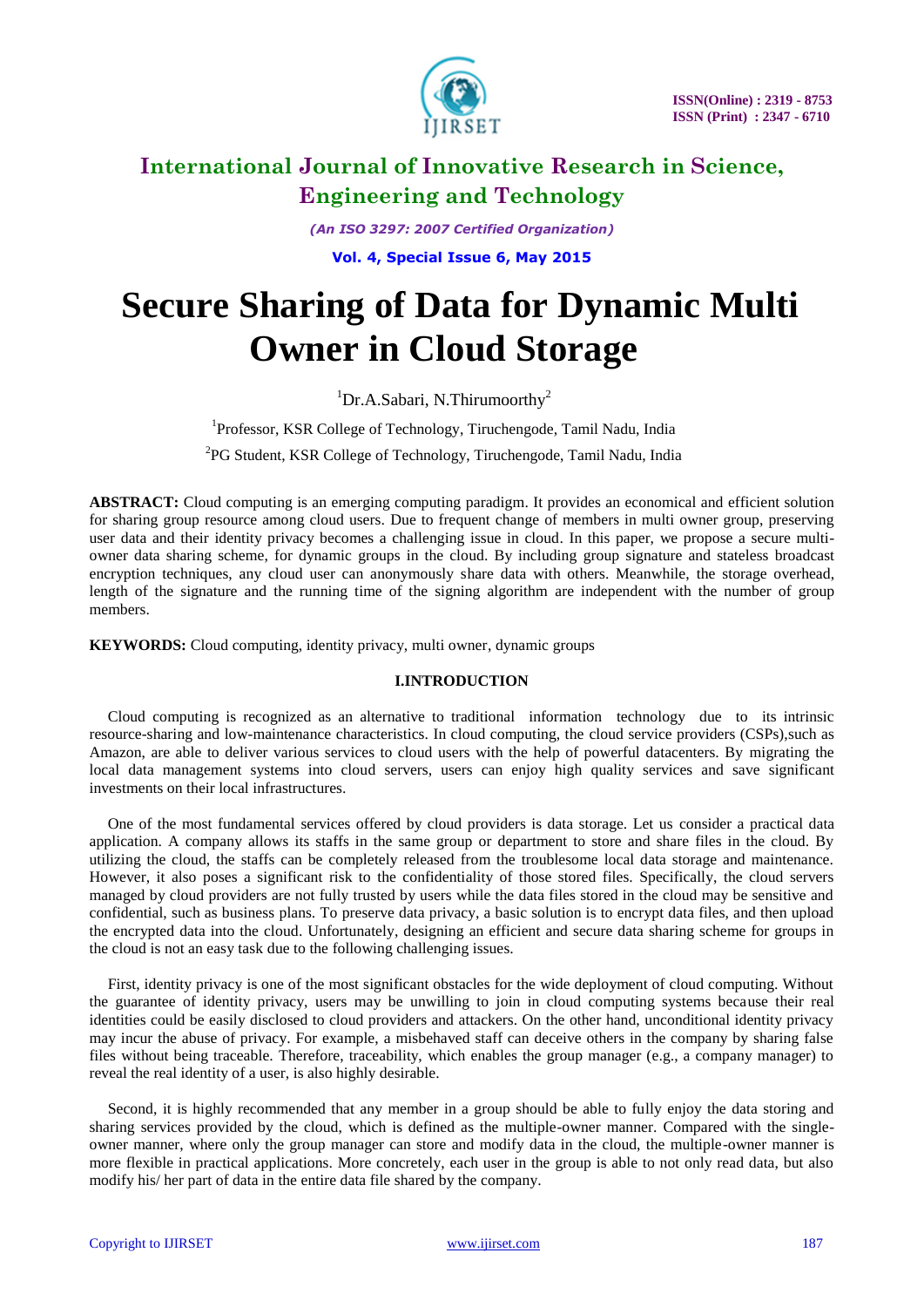

*(An ISO 3297: 2007 Certified Organization)*

### **Vol. 4, Special Issue 6, May 2015**

Last but not least, groups are normally dynamic in practice, e.g., new staff participation and current employee revocation in a company. The changes of membership make secure data sharing extremely difficult. On one hand, the anonymous system challenges new granted users to learn the content of data files stored before their participation, because it is impossible for new granted users to contact with anonymous data owners, and obtain the corresponding decryption keys. On the other hand, an efficient membership revocation mechanism without updating the secret keys of the remaining users is also desired to minimize the complexity of key management.

Several security schemes for data sharing on untrusted servers have been proposed. In these approaches, data owners store the encrypted data files in untrusted storage and distribute the corresponding decryption keys only to authorized users. Thus, unauthorized users as well as storage servers cannot learn the content of the data files because they have no knowledge of the decryption keys.

However, the complexities of user participation and revocation in these schemes are linearly increasing with the number of data owners and the number of revoked users, respectively. By setting a group with a single attribute, Lu et al proposed a secure provenance scheme based on the cipher text-policy attribute-based encryption technique , which allows any member in a group to share data with others. However, the issue of user revocation is not addressed in their scheme. Yu et al presented a scalable and fine-grained data access control scheme in cloud computing based on the key policy attribute-based encryption (KP-ABE) technique .

Our contributions: To solve the challenges presented above, we propose a secure multi-owner data sharing scheme for dynamic groups in the cloud. The main contributions of this paper include:

- 1. We propose a secure multi-owner data sharing scheme. It implies that any user in the group can securely share data with others by the untrusted cloud.
- 2. Our proposed scheme is able to support dynamic groups efficiently. Specifically, new granted users can directly decrypt data files uploaded before their participation without contacting with data owners. User revocation can be easily achieved through a novel revocation list without updating the secret keys of the remaining users. The size and computa-tion overhead of encryption are constant and independent with the number of revoked users.
- 3. We provide secure and privacy-preserving access control to users, which guarantees any member in a group to anonymously utilize the cloud resource. Moreover, the real identities of data owners can be revealed by the group manager when disputes occur.

### **II. LITERATURE REVIEW**

Kallahalla et al. proposed a cryptographic storage system that enables secure file sharing on untrusted servers, named Plutus. By dividing files into filegroups and encrypting each file group with a unique file-block key, the data owner can share the file groups with others through delivering the corresponding lockbox key, where the lockbox key is used to encrypt the file-block keys. However, it brings about a heavy key distribution overhead for large-scale file sharing. Additionally, the file-block key needs to be updated and distributed again for a user revocation.

In files stored on the untrusted server include two parts: file metadata and file data. The file metadata implies the access control information including a series of encrypted key blocks, each of which is Encrypted under the public key of authorized users. Thus, the size of the file metadata is proportional to the number of authorized users. The user revocation in the scheme is an intractable issue especially for large-scale sharing, since the file metadata needs to be updated. In their extension version, the NNL construction [10] is used for efficient key revocation. However, when a new user joins the group, the private key of each user in an NNL system needs to be recomputed, which may limit the application for dynamic groups. Another concern is that the computation overhead of encryption linearly increases with the sharing scale.

Ateniese et al leveraged proxy re encryptions to secure distributed storage. Specifically, the data owner encrypts blocks of content with unique and symmetric content keys, which are further encrypted under a master public key. For access control, the server uses proxy cryptography to directly reencrypt the appropriate content key(s) from the master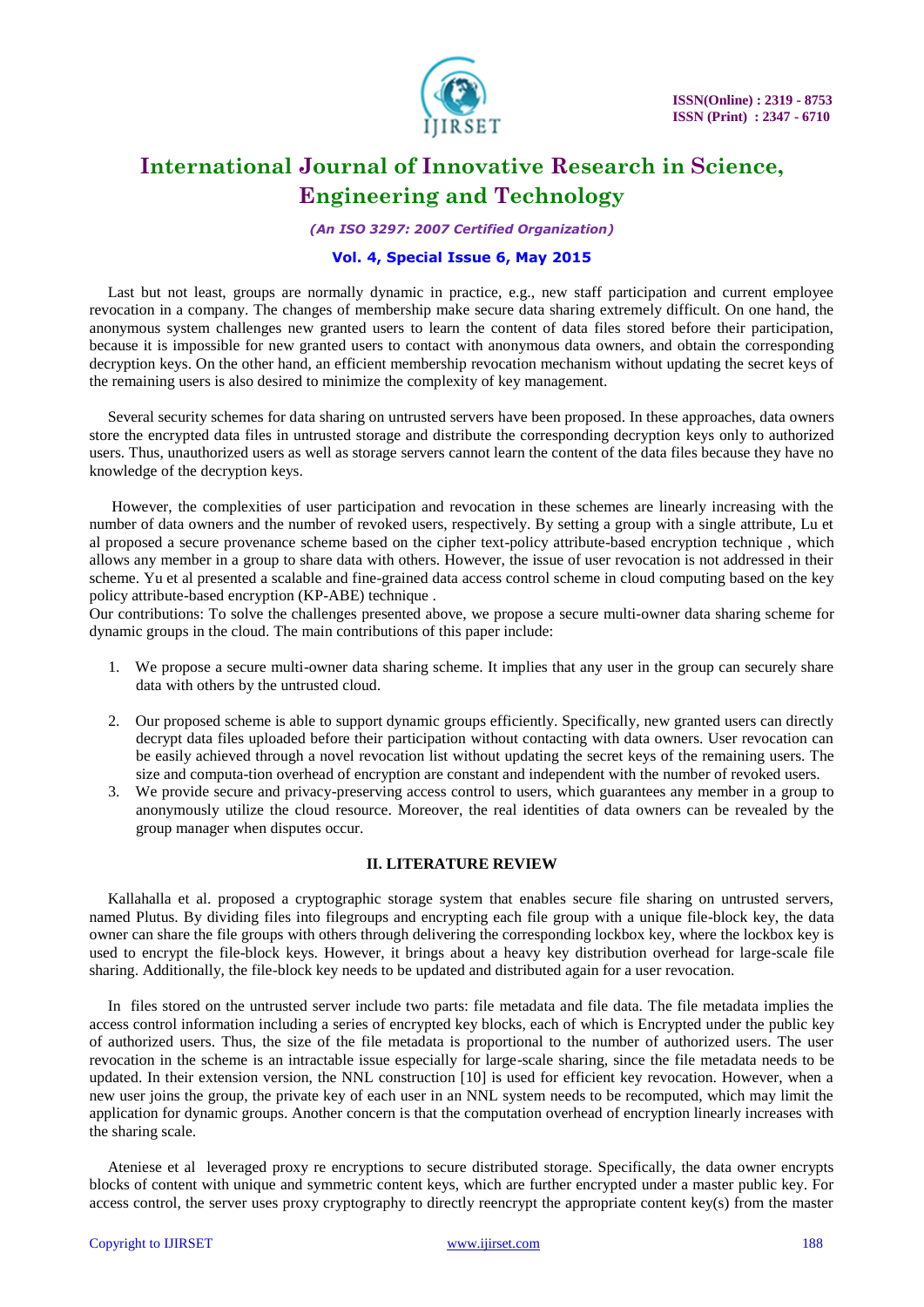

*(An ISO 3297: 2007 Certified Organization)*

### **Vol. 4, Special Issue 6, May 2015**

public key to a granted user"s public key. Unfortunately, a collusion attack between the un-trusted server and any revoked malicious user can be launched, which enables them to learn the decryption keys of all the encrypted blocks.

Yu et al. presented a scalable and fine-grained data access control scheme in cloud computing based on the KP-ABE technique. The data owner uses a random key to encrypt a file, where the random key is further encrypted with a set of attributes using KP-ABE. Then, the group manager assigns an access structure and the corresponding secret key to authorized users, such that a user can only decrypt a ciphertext if and only if the data file attributes satisfy the access structure. To achieve user revocation, the manager delegates tasks of data file reencryption and user secret key update to cloud servers. However, the single-owner manner may hinder the implementation of applications with the scenario, where any member in a group should be allowed to store and share data files with others.

Lu et al. proposed a secure provenance scheme, which is built upon group signatures and ciphertext-policy attributebased encryption techniques. Particularly, the system in their scheme is set with a single attribute. Each user obtains two keys after the registration: a group signature key and an attribute key. Thus, any user is able to encrypt a data file using attribute-based encryption and others in the group can decrypt the encrypted data using their attribute keys. Meanwhile, the user signs encrypted data with her group signature key for privacy preserving and traceability. However, user revocation is not supported in their scheme.

From the above analysis, we can observe that how to securely share data files in a multiple-owner manner for dynamic groups while preserving identity privacy from an untrusted cloud remains to be a challenging issue. In this paper, we propose a novel Mona protocol for secure data sharing in cloud computing. Compared with the existing works, Any user in the group can store and share data files with others by the cloud.

- 1. The computational effort for signing and verification are independent with the number of members leave the group.
- 2. User revocation can be achieved without updating the private keys of the remaining users.
- 3. The length of groups public key independent of the number of group members.

### **III.PRELIMINARIES**

### **3.1 Bilinear Maps**

Let  $G_1$  and  $G_2$  be an additive cyclic group and a multiplicative cyclic group of the same prime order q, respectively. Let  $e : G_1 \times G_1 : G_2$  denote a bilinear map constructed with the following properties:

- 1. Bilinear: For all a,  $b \in Z_q^*$  and  $R, Q \in G_1$ ,  $e(aR, pQ) = e(R, Q)$ .
- 2. Nondegenerate: There exists a point R such that  $e(P,Q)^{\wedge}$ ab.
- 3. Computable: There is an efficient algorithm to compute  $e(R,Q)$  for any R,Q $EGL$ .
- 3.2 Group Signature

The concept of group signatures was first introduced in by Chaum and van Heyst. In general, a group signature scheme allows any member of the group to sign messages while keeping the identity secret from verifiers. Besides, the designated group manager can reveal the identity of the signature"s originator when a dispute occurs, which is denoted as traceability. In this paper, a variant of the short group signature scheme will be used to achieve anonymous access control, as it supports efficient membership revocation.

3.3 Stateless Dynamic Broadcast Encryption

Broadcast encryption enables a broadcaster to transmit encrypted data to a set of users so that only a privileged subset of users can decrypt the data. Besides the above characteristics, Stateless dynamic broadcast encryption also allows the group manager to dynamically include new members while preserving previously computed information, i.e., user decryption keys need not be recomputed, the morphology and size of ciphertexts are unchanged and the group encryption key requires no modification.. The first formal definition and construction of dynamic broadcast encryption are introduced based on the bilinear pairing technique in, which will be used as the basis for file sharing in dynamic groups.

### **IV.SYSTEM MODEL AND DESIGN GOALS**

4.1 System Model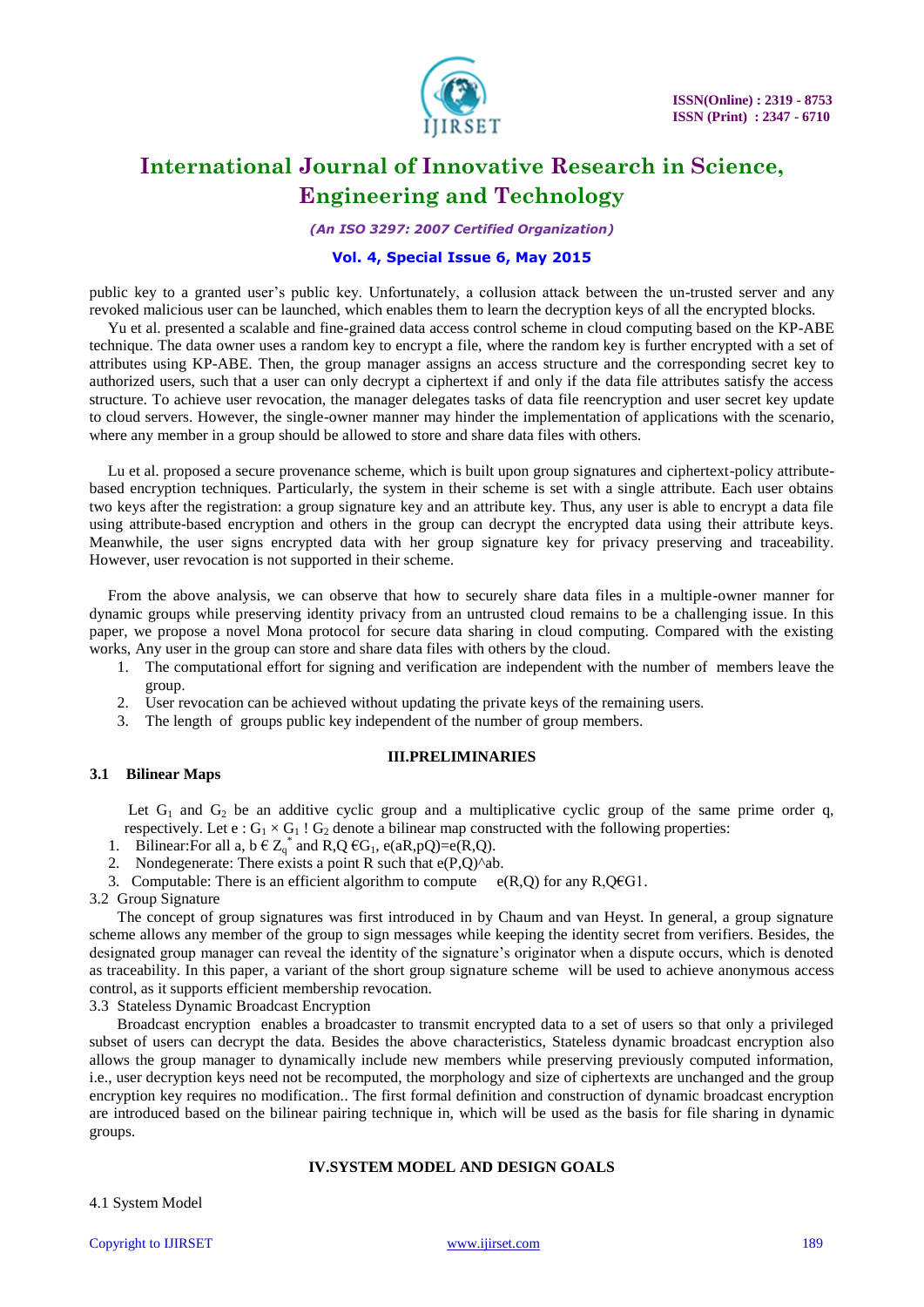

*(An ISO 3297: 2007 Certified Organization)*

### **Vol. 4, Special Issue 6, May 2015**

We consider a cloud computing architecture by combining with an example that a company uses a cloud to enable its staffs in the same group or department to share files. The system model consists of three different entities: the cloud, a group manager (i.e., the company manager), and a large number of group members (i.e., the staffs) as illustrated in Fig. 1.

Cloud is operated by CSPs and provides priced abundant storage services. However, the cloud is not fully trusted by users since the CSPs are very likely to be outside of the cloud users' trusted domain. Similar to we assume that the cloud server is honest but curious. That is, the cloud server will not maliciously delete or modify user data due to the protection of data auditing schemes, but will try to learn the content of the stored data and the identities of cloud users.



#### Fig. 1. System model

Group manager takes charge of system parameters generation, user registration, user revocation, and revealing the real identity of a dispute data owner. In the given example, the group manager is acted by the administrator of the company. Therefore, we assume that the group manager is fully trusted by the other parties.

Group members are a set of registered users that will store their private data into the cloud server and share them with others in the group. In our example, the staffs play the role of group members. Note that, the group membership is dynamically changed, due to the staff resignation and new employee participation in the company.

#### 4.2 Design Goals

The main design goals of the proposed scheme including access control, data confidentiality, anonymity and traceability, and efficiency as follows:

Access control: The requirement of access control is twofold. First, group members are able to use the cloud resource for data operations. Second, unauthorized users cannot access the cloud resource at any time, and revoked users will be incapable of using the cloud again once they are revoked.

Data confidentiality: Data confidentiality requires that unauthorized users including the cloud are incapable of learning the content of the stored data. An important and challenging issue for data confidentiality is to maintain its availability for dynamic groups. Specifically, new users should decrypt the data stored in the cloud before their participation, and revoked users are unable to decrypt the data moved into the cloud after the revocation.

Anonymity, traceability and efficiency: Anonymity guarantees that group members can access the cloud without revealing the real identity. Although anonymity represents an effective protection for user identity, it also poses a potential inside attack risk to the system. For example, an inside attacker may store and share a mendacious information to derive substantial benefit. Thus, to tackle the inside attack, the group manager should have the ability to reveal the real identities of data owners. The efficiency is defined as follows, any group member can store and share data files with others in the group by the cloud. User revocation can be achieved without involving the remaining users. That is, the remaining users do not need to update their private keys or reencryption operations. New granted users can learn all the content data files stored before his participation without contacting with the data owner.

#### **V.THE PROPOSED SCHEME**

#### 5.1 Overview

To achieve secure data sharing for dynamic groups in the cloud, we expect to combine the group signature and dynamic broadcast encryption techniques. Specially, the group signature scheme enables users to anonymously use the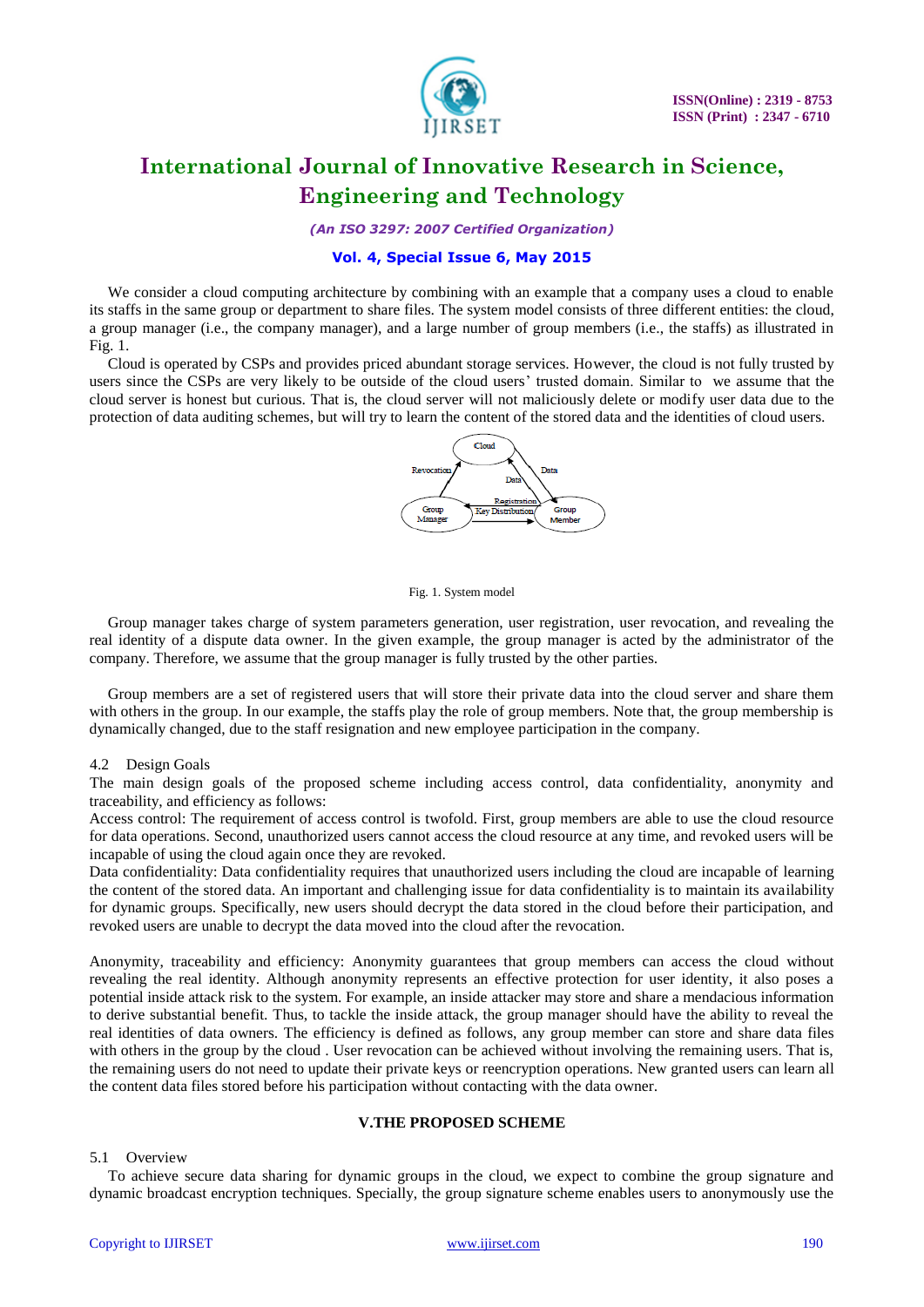

*(An ISO 3297: 2007 Certified Organization)*

### **Vol. 4, Special Issue 6, May 2015**

cloud resources, and the dynamic broadcast encryption technique allows data owners to securely share their data files with others including new joining users.

Unfortunately, each user has to compute revocation parameters to protect the confidentiality from the revoked users in the dynamic broadcast encryption scheme, which results in that both the computation overhead of the encryption and the size of the ciphertext increase with the number of revoked users.

To tackle this challenging issue, we let the group manager compute the revocation parameters and make the result public available by migrating them into the cloud. Such a design can significantly reduce the computation overhead of users to encrypt files and the ciphertext size. Specially, the computation overhead of users for encryption operations and the ciphertext size are constant and independent of the revocation users.

#### 5.2 Scheme Description

This section describes the details of Mona including system initialization, user registration, user revocation, file generation, access controlling, traceability

### 5.2.1 System Initialization

The group manager takes charge of system initialization as follows:

- Generating a bilinear map group system  $S=(q,G1,G2,e(°,'))$ .
- Selecting two random numbers H.H0  $\in$  G1 along with two random numbers £1£2  $\in$ G1.
- Randomly choosing two elements P.G $\epsilon$ G1 and a number  $\gamma \epsilon z^*$ .

#### 5.2.2 User Registration

For the registration of user i with identity ID<sub>i</sub>, the group manager randomly selects a number  $x_i \in Z_q^*$  and computes  $A_i$ ;  $P_i$  as the following equation:

$$
A_{i} = \frac{1}{\gamma + x_{i}} \text{Re } G_{1}
$$
  

$$
P_{i} = \frac{x_{i}}{\gamma + x_{i}} \text{.G} \in G_{1}
$$

Then, the group manager adds (Ai, xi,IDi) into the group user list, which will be used in the traceability phase. After the registration, user i obtains a private key (xi,Ai,Pi), which will be used for group signature generation and file decryption.

5.2.3 User Revocation

 User revocation is performed by the group manager via a public available revocation list (RL), based on which group members can encrypt their data files and ensure the confidentiality against the revoked users. As illustrated in Table 1, the revocation list is characterized by a series of time stamps  $(t_1 < t_2 <; \dots; t_r)$ . Let ID<sub>group</sub> denote the group identity. The tuple  $(A_i; x_i; t_i)$  represents that user i with the partial private key  $(A_i; x_i)$  is revoked at time  $t_i$ .  $R_1; R_2; \dots; R_r$ and  $Z_r$  are calculated by the group manager with the private secret as follows:

$$
R_1 = \frac{1}{\gamma + x_1} R \mathcal{E} G_1
$$
  
\n
$$
R_2 = \frac{1}{(\gamma + x_1)(\gamma + x_2)} R \mathcal{E} G_1
$$
  
\n
$$
R_r = \frac{1}{(\gamma + x_1)(\gamma + x_2) \dots (\gamma + x_r)} R \mathcal{E} G_1
$$
  
\n
$$
Z_r = \frac{1}{Z(\gamma + x_1)(\gamma + x_2) \dots (\gamma + x_r)} \mathcal{E} G_2
$$

 Motivated by the verifiable reply mechanism to guarantee that users obtain the latest version of the revocation list, we let the group manger update the revocation list each day even no user has being revoked in the day. In other words, the others can verify the freshness of the revocation list from the contained current date  $t_{RI}$ . In addition, the revocation list is bounded by a signature sig(RL) to declare its validity. The signature is generated by the group manager with the BLS signature algorithm, i.e.,  $sig(RL)=\gamma f_1(RL)$ . Finally, the group manager migrates the revocation list into the cloud for public usage.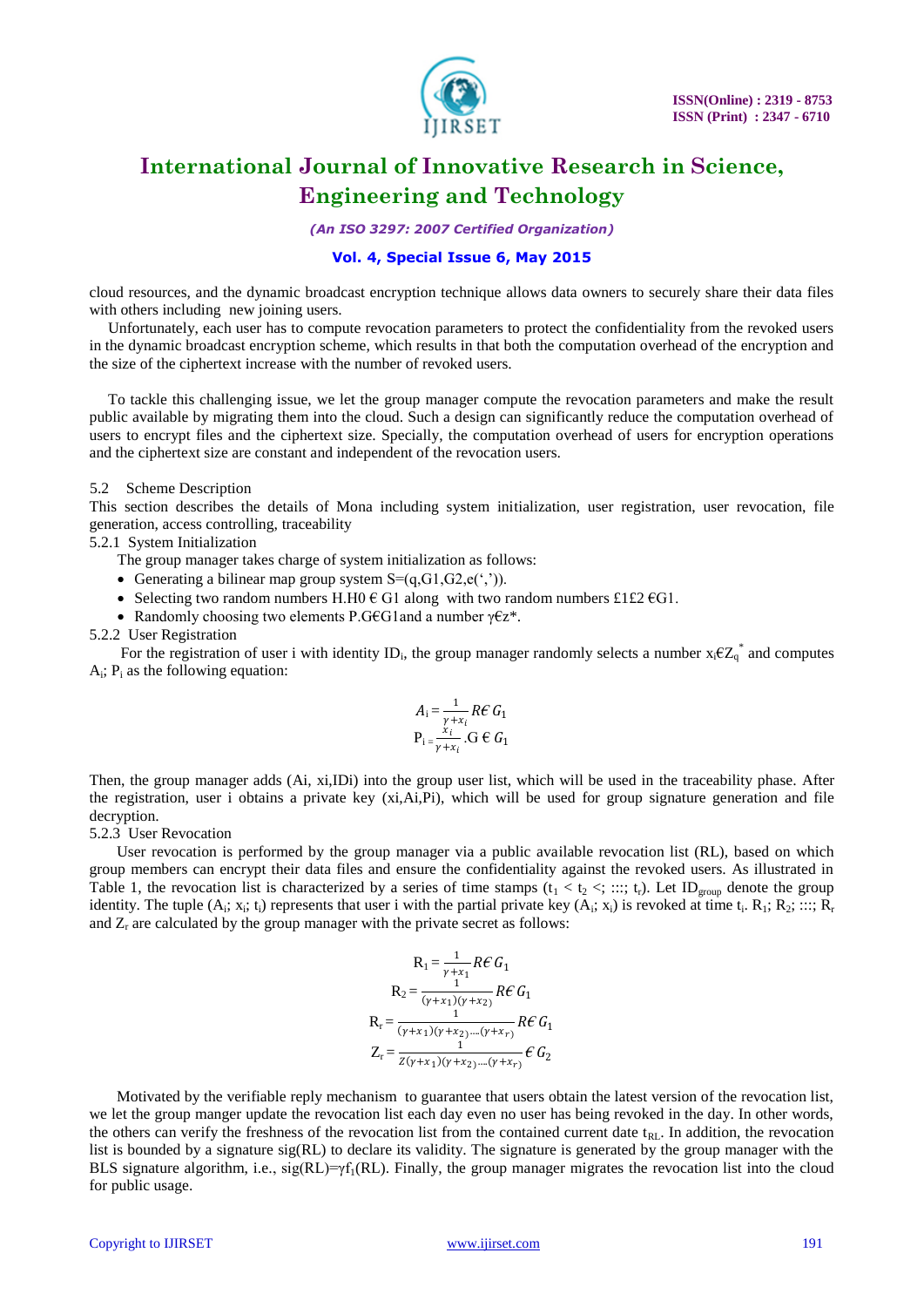

*(An ISO 3297: 2007 Certified Organization)*

### **Vol. 4, Special Issue 6, May 2015**

#### 5.2.4 File Generation

To store and share a data file in the cloud, a group member performs the following operations:Getting the revocation list from the cloud. In this step, the member sends the group identity  $ID_{group}$  as request to the cloud. Then, the cloud responds the revocation list RL to the member. Verifying the validity of the received revocation list. First, checking whether the marked date is fresh. Second, verifying the contained signature sig(RL) by the equation  $e(W, f_1(RL)) = e(P, g_2)$  $sig(RL)$ ). If the revocation list is invalid, the data owner stops this scheme. Encrypting the data file M. This encryption process can be divided into two cases according to the revocation list.

Case 1. There is no revoked user in the revocation list:

- i. Selecting a unique data file identity  $ID_{data}$ ;
- ii. Choosing a random number  $k \in Z_q^*$
- iii. Computing the parameters  $C_1, C_2, K$ ; C as the following equation:

 $C_1 = k$  .  $Y \in G$  $C_2$  = k .P  $\in$  G<sub>1</sub>  $K = Z^k \in G_2$  $C=Enc_v(D)$ 

Case 2. There are r revoked users in

the revocation list.

i. Selecting a unique data file identity  $ID<sub>data</sub>$ ;  $^*$ ; Computing the parameters  $C_1, C_2, K, C$  as the following equation:

Selecting a random number  $\mu$  and computing  $f(\mu)$ . The hash value will be used for data file deletion operation. In addition, the data owner adds  $(ID_{data},\mu)$  into his local storage then construct the uploaded data file as shown in Table 1, where  $t_{data}$  denotes the current time on the

| Group        | Data        | Cipher  | Hash | Time | Signature |
|--------------|-------------|---------|------|------|-----------|
| ΙD           |             | Text    |      |      |           |
| $ID_{group}$ | $1D_{data}$ | C1.C2.C | f(u) | data |           |

Table 1:Message Format For Uploading Data

Uploading the data shown in Table 1 into the cloud server and adding the ID<sub>data</sub> into the local shared data list maintained by the manager. On receiving the data, the cloud first invokes Algorithm 2 to check its validity. If the algorithm returns true, the group signature is valid; otherwise, the cloud abandons the data. In addition, if several users have been revoked by the group manager, the cloud also performs revocation verification by using Algorithm. Finally, the data file will be stored in the cloud after successful group signature and revocation verifications.

#### 5.2.5 Access Controlling

File stored in the cloud can be deleted by either the group manager or the data owner (i.e., the member who uploaded the file into the server). To delete a file ID<sub>data</sub>, the group manager computes a signature  $\mu f_1(ID_{data})$  and sends the signature along with ID<sub>data</sub> to the cloud. The cloud will delete the file if the equation  $e(\mu f_1(ID_{data}),P)=e(W,f1(ID_{data}),P)$ holds.

```
Algorithm (1).Signature Generation
 Input: Private key(A, x), system parameter(P, U, V, H, W) and data D.
               Output: Generate a valid group signature on D.
                 Begin
Select random numbers \alpha, \beta, r_{\alpha}, r_{\beta}, r_{x}, r_{\delta1}, r_{\delta2} \in \mathbb{Z}_q^*Set \delta_1 = x\alpha and \delta_2 = x\beta
```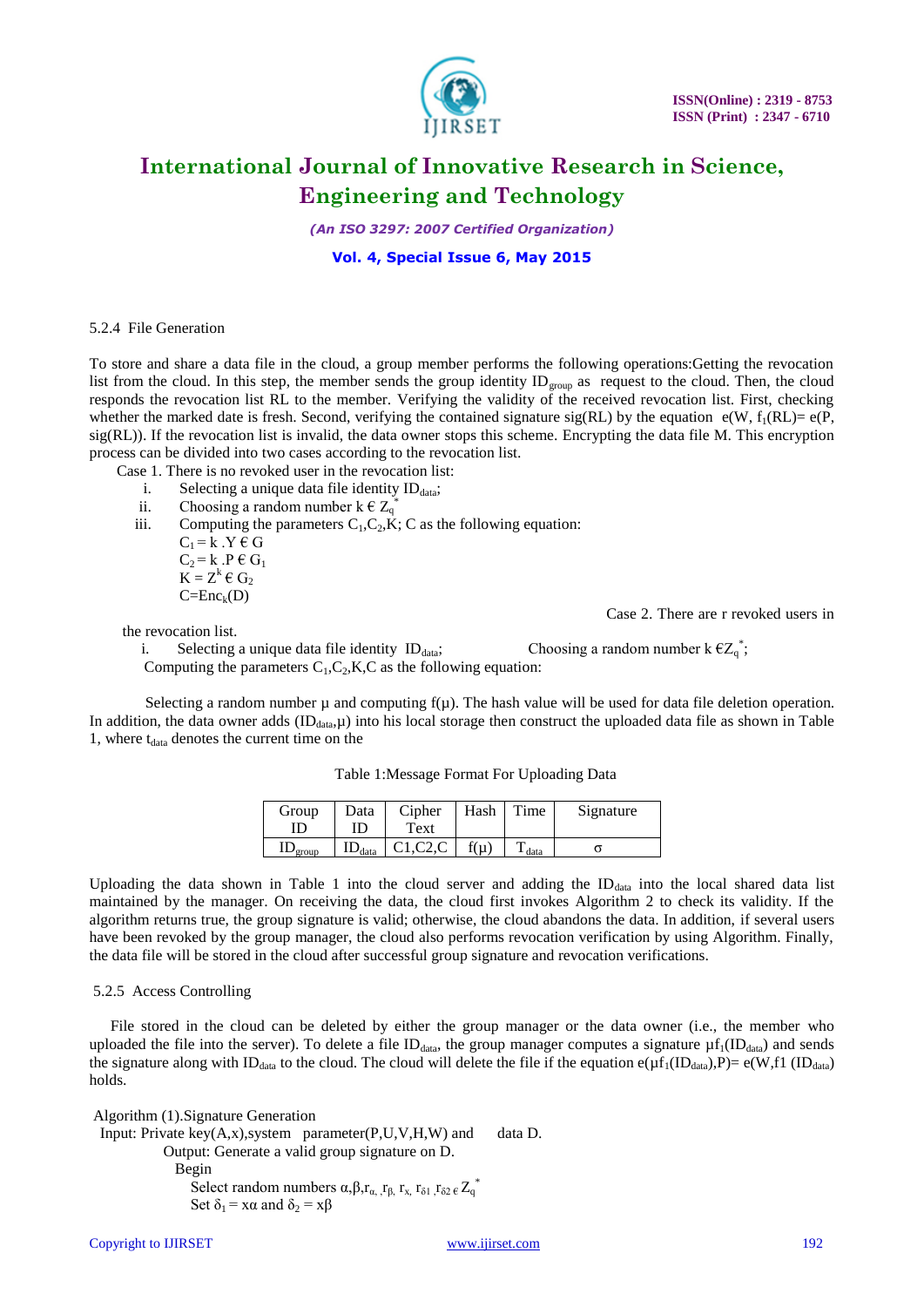

*(An ISO 3297: 2007 Certified Organization)*

### **Vol. 4, Special Issue 6, May 2015**

```
 Compute the following values
           T_1 = \alpha.U
           T_2 = \beta.VT_3 = A_i + (\alpha + \beta) HN_1 = r_\alpha.U
            N_2 = r_\beta VN_3 = r_x. T<sub>1</sub> - r_{\delta 1} U
            N_4 = r_{x_1} T_2 - r_{\delta 2} VSet l = f(D, T_1, T_2, T_3, N_1, N_2, N_3, N_4, N_5) Compute the following numbers
            s_{\alpha} = r_{\alpha} + l\alphas_{\beta} = r_{\beta} + 1\betas_x = r_x + lxs_{\delta 1} = r_{\delta 1} + 1\delta 1s_{\delta 2} = r_{\delta 2} + 1\delta 2Return \sigma = (T_1, T_2, T_3, I, s_\alpha, s_\beta, s_x, s_{\delta 1}, s_{\delta 2}) end
 Algorithm 2.Signature Verification
```
Input: System parameters(R,U,V,W),D and a signature  $\sigma = (T_1, T_2, T_3, I, s_\alpha, s_\beta, s_x, s_{\delta 1}, s_{\delta 2})$  Output: True or False Begin Compute the following values  $R_1 = s_\alpha U - l \cdot T_1$  $R_2 = s_{\beta} U -1.T_2$  $R_3 = (\frac{e(T3,W)}{e(P,P)})^1$  e(T<sub>3</sub>,R)S<sub>x</sub> e(H,W)  $\frac{S-S}{\alpha-\beta}$  $R_4 = s_X$ ,  $T_1 - U$ ,  $s_{\delta 1}$  $R_5 = s_X$ ,  $T_2 - V$ ,  $s_{\delta 2}$ If  $1 = f(D, T_1, T_2, T_3, R_1, R_2, R_3, R_4, R_5)$  Return True Else Return False End

File Access

To learn the content of a shared file, a member does the following actions:

 Getting the data file and the revocation list from the cloud server. In this operation, the user first adopts its private key (A, x) to compute a signature  $_{\text{u}}$  on the message (ID<sub>group</sub>, ID<sub>data</sub>, t) by using Algorithm 1, where t denote the current time, and the ID $_{data}$  can be obtained from the local shared file list maintained by the manager. Then, the user sends a data request containing  $(ID_{group}, ID_{data}, t)$  to the cloud server. Upon receiving the request, the cloud server employs Algorithm 2 to check the validity of the signature. After a successful verification, the cloud server responds the corresponding data file and the revocation list to the user.

 Checking the validity of the revocation list. This operation is similar to the step 2 of file generation phase. Verifying the validity of the file and decrypting it. The format of the downloaded file coincides with that given in Table 1.

5.2.6 Traceability